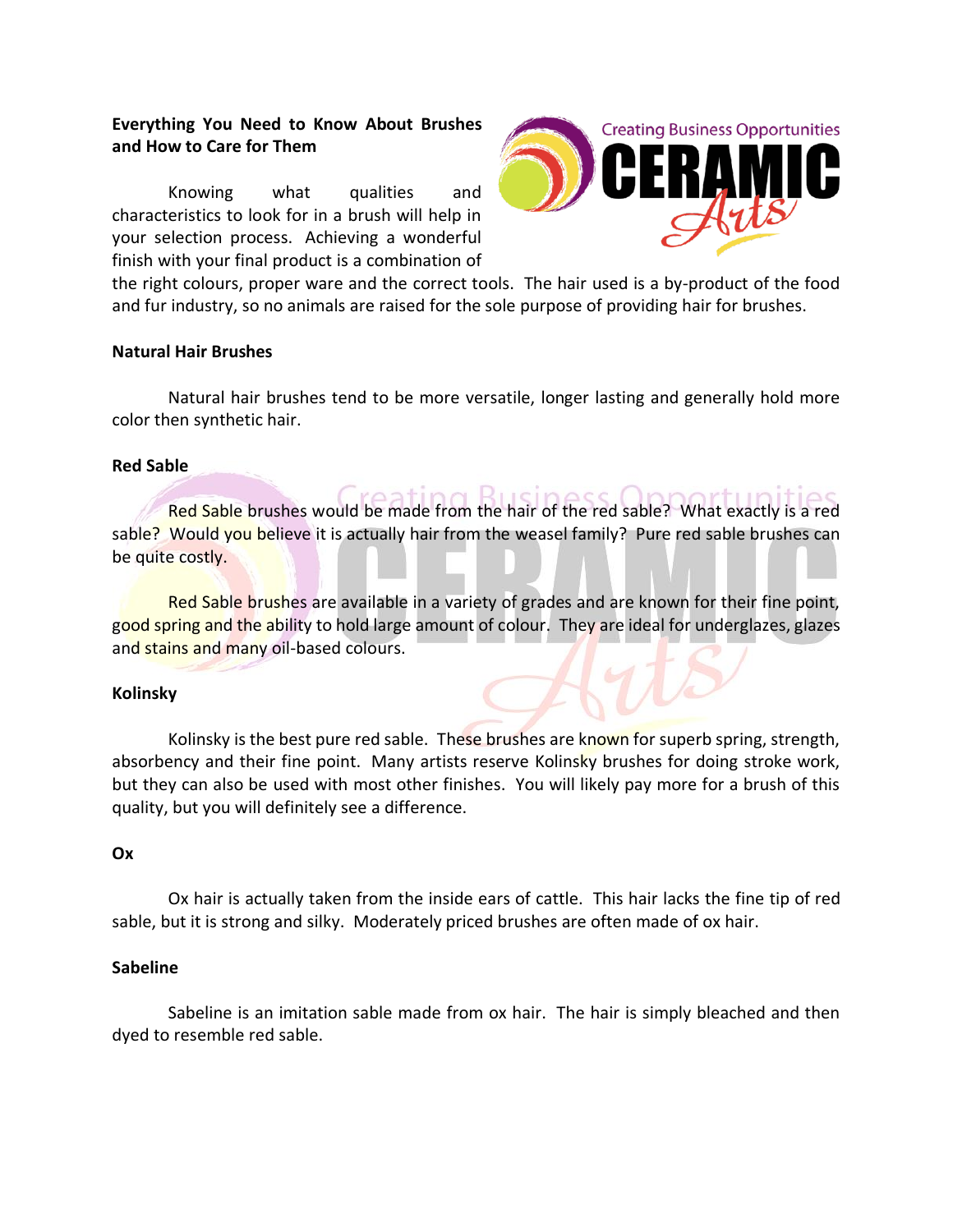### **Hog Bristle**

Hog bristle is a stiff, coarse, strong hair taken from hogs. This bristle is commonly found in stiff fan brushes and dry brushes. Brushes made with this kind of hair are ideal for use with acrylic stains, thicker oil-based colours and, in the case of the fan brushes, perfect for crystal glazes. These brushes are not recommended for underglazes and glaze. (with the exception of the fan brush)

## **Goat**

Goat hair is long and wavy with a soft feel. This absorbent hair is fairly inexpensive and is often used in soft glaze brushes.

# **Squirrel**

Squirrel hair is very absorbent and finely pointed but lacks the spring of red sable.

**Creating Business Opportunities** 

### **Camel**

Once again, you might assume camel-hair brushes are made with hair from a camel. You will not find one single camel hair in one of these brushes. Instead, it is composed of a variety of hairs including ox, goat, squirrel and pony. A common example of a came-hair brush would be one used for lusters.

### **Mongoose**

Mongoose hair is very resilient and slightly higher priced. Brushes with this hair are recommended for acrylics and oils.

### **Synthetic Hair Brushes**

You will not find hair from any kind of animal in these brushes. This hair is a manufactured filament that vary in thickness and taper to a very fine point. They are designed to perform like natural sable hair brushes at a much more affordable price.

The performance characteristics of synthetic brushes vary widely, and artists use these versatile brushes to apply a broad range of paint viscosities and types. It is best to check with your brush supplier or manufacturer to see if the synthetic brushes you are choosing are compatible with oil-based colours since some solvents can create havoc with the bristles.

While most water-based products will work well with synthetic bristled brushes, here are a couple of things to keep in mind. If you compare the firmness of many synthetics with similar natural-hair brushes, you may notice quite a difference. Generally, the synthetic will be firmer. If you apply three coats of the same underglaze with each brush you may find the area where the